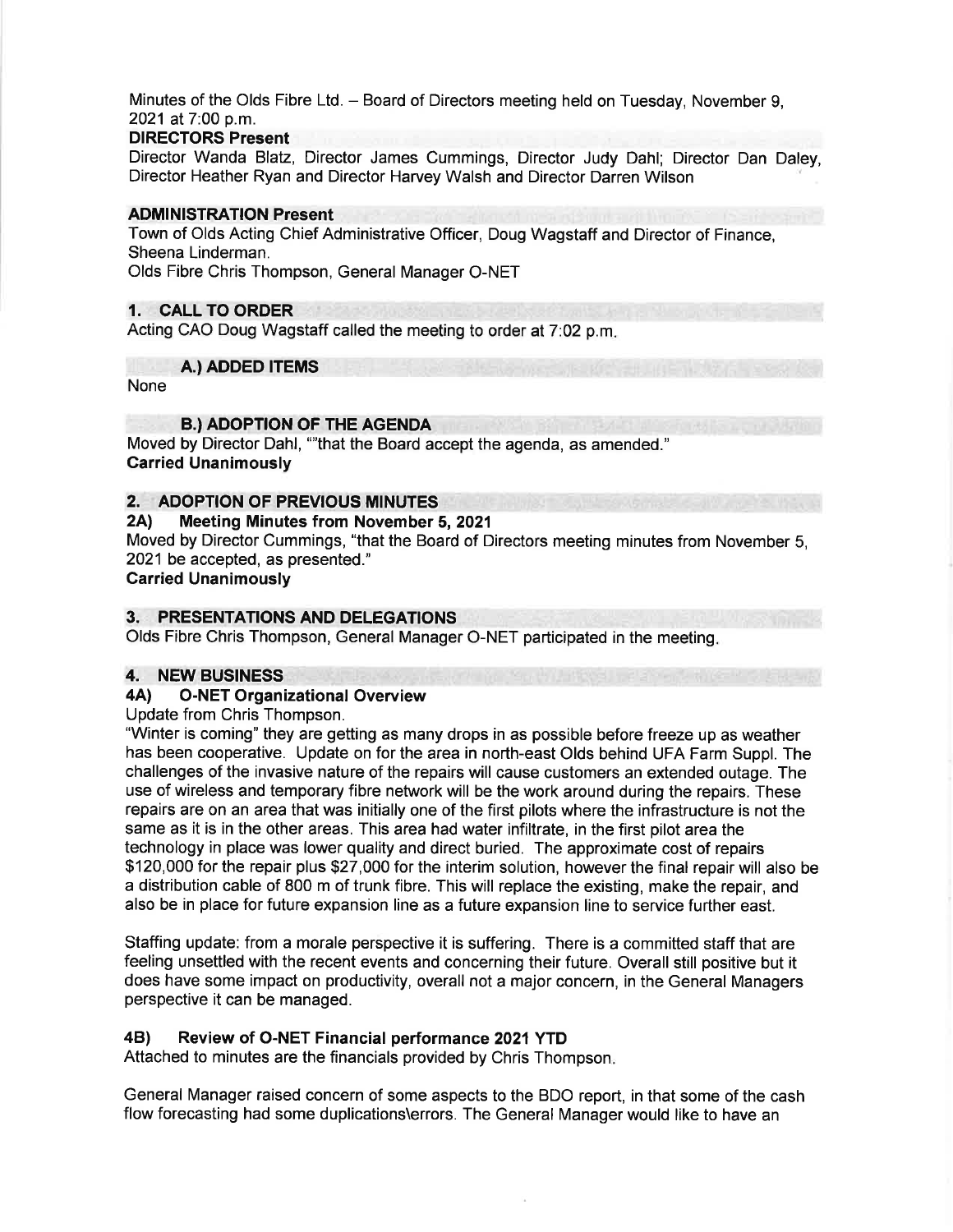opportunity to discuss this with BDO to clarify approximate variance of 2,000,000 over a five year period of the forecast - concern it was counted in the reduction in revenue as well as added in capital for brownfield/greenfield drops.

Consensus of the Board that the General Manager and BDO David Lewis get together with the Town of Olds of Finance as an advisor to the board to seek this clarity.

Discussion surrounding Mountain View power; zero involvement of OFL to date, there is no understanding of liabilities or operations of MVP. Sheena Linderman, Town of Olds Director of Finance and an advisor to the Board indicated a bank account needs to be set up with OFL to receive cash flows from UtilityNet. This was going to be pursued.

#### 4G) Role as ISP in Brooks; Other Opportunities

Current engagements of OFL at various stages: Foothills County; Clearwater County; Parkland County; Moby in downtown Calgary is a wholesale vendor services by O-NET; City of Lethbridge a pilot project, O-NET opted out originally as there was no Board in place but Lethbridge has re-engaged this week because in their RFP process they did not receive satisfactory responses; Brooks was originally network operations and retail but now the scope has changed to retail only, basis now is there will be a fee for access with a percentage of revenue from the customer base as a return, financial projections and figures are based on the original scope of work.

#### 4D) O-NET Operational items requiring Board support -Administration -Cheque Signing -Other

Discussion regarding previous process for OFL daily business and Board approvals. For General Manager there's no urgency to get signing authorities straightened, the General Manager explained how it was conducted prior to the creation of the MCC: Business Coordinator limit \$5,000, General Manager limit \$25,000 with Robin Harder back up in the absence of Chris Thompson, they have the authority to pay monthly reoccurring and expenses approved in the board approved budge, further board approval is required for any capital expenditure above \$25,000 or unbudgeted expenses beyond the board approved budget, contractual agreements needing signing could be signed off under the same criteria.

Town of Olds Director of Finance Sheena Linderman explained the current signing authorities for OFL are one administrator and one board member. This was initially set up for the MCC in that it reflected the practice of the municipality.

Chris Thompson explained the one pressing issue requiring immediate attention is an equipment order.

Moved by Director Cummings, "that the Board approves the General Manager to initiate a purchase order for the main router equipment and to report back to the board with actuals." Carried Unanimously

Moved by Director Cummings, "that the Board approves the below named Directors and Administration as signing authorities for Olds Fibre Ltd.; furthermore, all banking accounts shall be setup as two (2) to sign, any two:

WANDA BLATZ (Director)